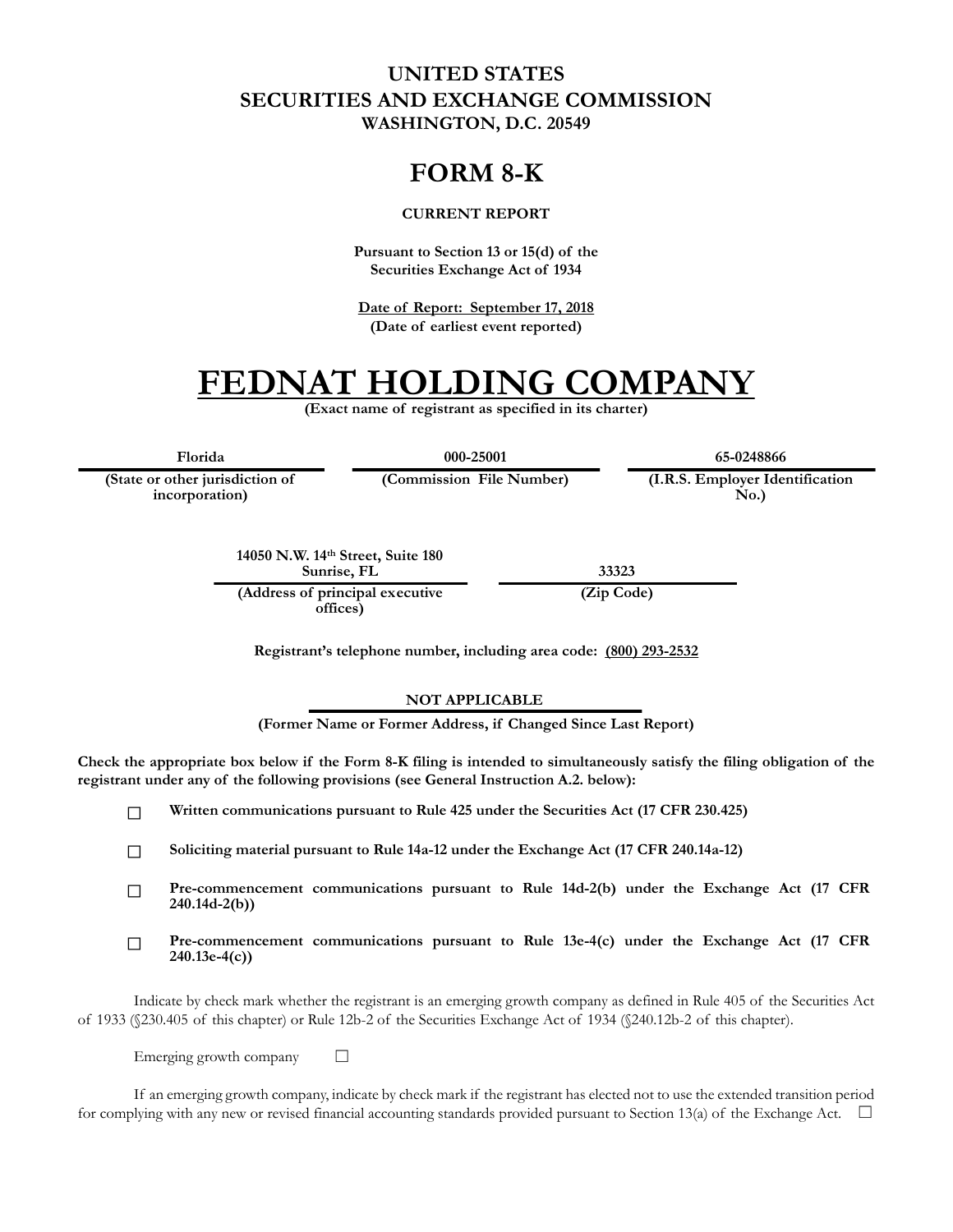#### **Item 8.01. Other Events.**

On Friday morning, September 14, 2018, Hurricane Florence made landfall near Wilmington, NC, on as a Category 1 hurricane and then moved slowly into South Carolina as a Tropical Storm. FedNat Holding Company (the "Company") has two insurance subsidiaries: FedNat Insurance Company ("FedNat") and Monarch National Insurance Company ("Monarch National"). FedNat writes a small book of homeowners' insurance in South Carolina, but has no exposure in North Carolina. Monarch National has no exposure to Hurricane Florence as they currently write homeowners' insurance only in Florida. The Company has deployed the appropriate resources to the affected areas to best serve our policyholders in their time of need.

FedNat currently estimates that its aggregate gross liabilities as a result of Hurricane Florence, which will be paid out in the coming months, will be \$4 million based on preliminary post land fall catastrophe model estimates. This estimate is well within our current non-Florida property catastrophe excess of loss first event reinsurance retention of \$15 million. Further, any aggregate gross liabilities from Hurricane Florence will be reduced by 50% after taking into account the profit sharing agreement that FedNat has with the nonaffiliated managing general underwriter that writes our non-Florida property business thereby decreasing FedNat's estimated exposure to \$2 million.